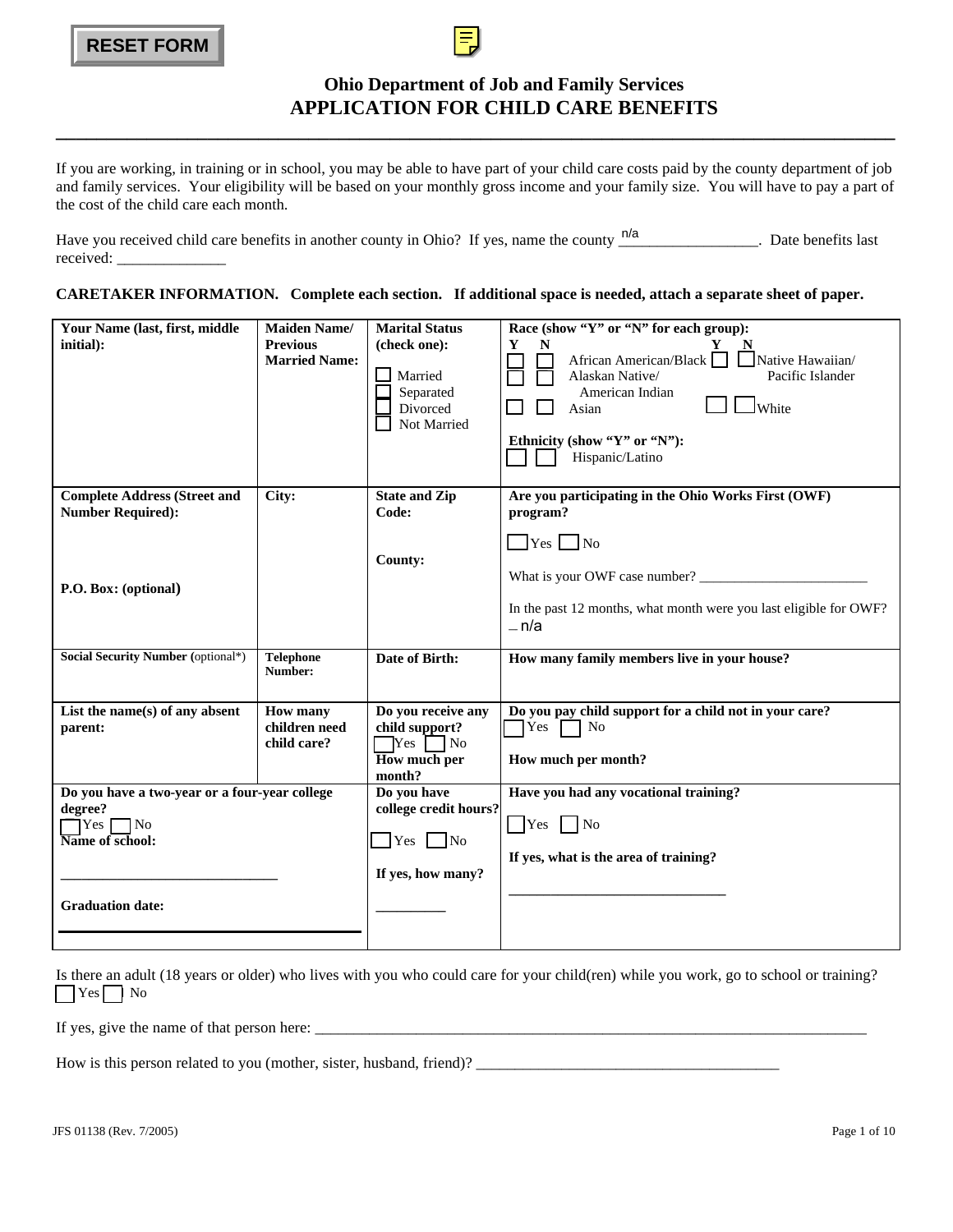## **FAMILY MEMBERS AND INCOME**

List yourself and all family members who live with you. Family members are those related to you by blood, marriage, adoption or law. Be sure to list all children, including those who do not need child care. For each person who works or has any source of income, fill in the amount and tell how often each person receives this income. Use a separate line for each source of income. Some common sources of income include: wages, bonuses, tips, retirement benefits, unemployment compensation, interest, dividends, alimony, child support, OWF benefits, and income from self employment. **You will need to show verification of all income.**

| <b>Name</b> | <b>Relationship</b> | Date of<br><b>Birth</b> | Sex<br>(M/F) | <b>Social Security</b><br>Number (optional *) | <b>Source of Income</b> | <b>How Often</b><br>Paid (weekly,<br>monthly, etc.) | Gross<br><b>Monthly</b><br>Amount |
|-------------|---------------------|-------------------------|--------------|-----------------------------------------------|-------------------------|-----------------------------------------------------|-----------------------------------|
|             | Self                |                         | F            |                                               |                         |                                                     | ъ                                 |
|             |                     |                         | F            |                                               |                         |                                                     |                                   |
|             |                     |                         | F            |                                               |                         |                                                     |                                   |
|             |                     |                         | F            |                                               |                         |                                                     |                                   |
|             |                     |                         | F            |                                               |                         |                                                     |                                   |
|             |                     |                         | F            |                                               |                         |                                                     |                                   |
|             |                     |                         | F            |                                               |                         |                                                     |                                   |

## **PLACE WHERE FAMILY MEMBERS WORK, OR GO TO TRAINING OR TO SCHOOL:**

Please list **your name first**, and the names of all family member and the places where you and family members work, go to school or to training. List the phone number where you can be called or the name of the person who can give you a phone message. **Every person who works or has income will have to mail in or bring in pay stubs showing a month's income or a statement showing the amount of monthly income earned. This requirement is part of your application for child care benefits.**

| <b>Name</b> | <b>Name of Place of</b> | <b>Address of Place of</b> | <b>Phone Number of</b>       | <b>Name of Person Who</b> |
|-------------|-------------------------|----------------------------|------------------------------|---------------------------|
|             | Work, Training or       | Work, Training or          | Place of Work,               | Can Give You a            |
|             | <b>Education</b>        | <b>Education</b>           | <b>Training or Education</b> | <b>Message</b>            |
|             |                         |                            |                              |                           |
|             |                         |                            |                              |                           |
|             |                         |                            |                              |                           |
|             |                         |                            |                              |                           |
|             |                         |                            |                              |                           |
|             |                         |                            |                              |                           |
|             |                         |                            |                              |                           |

**\* The social security number will be used only for the administration of Ohio's publicly-funded child care program.**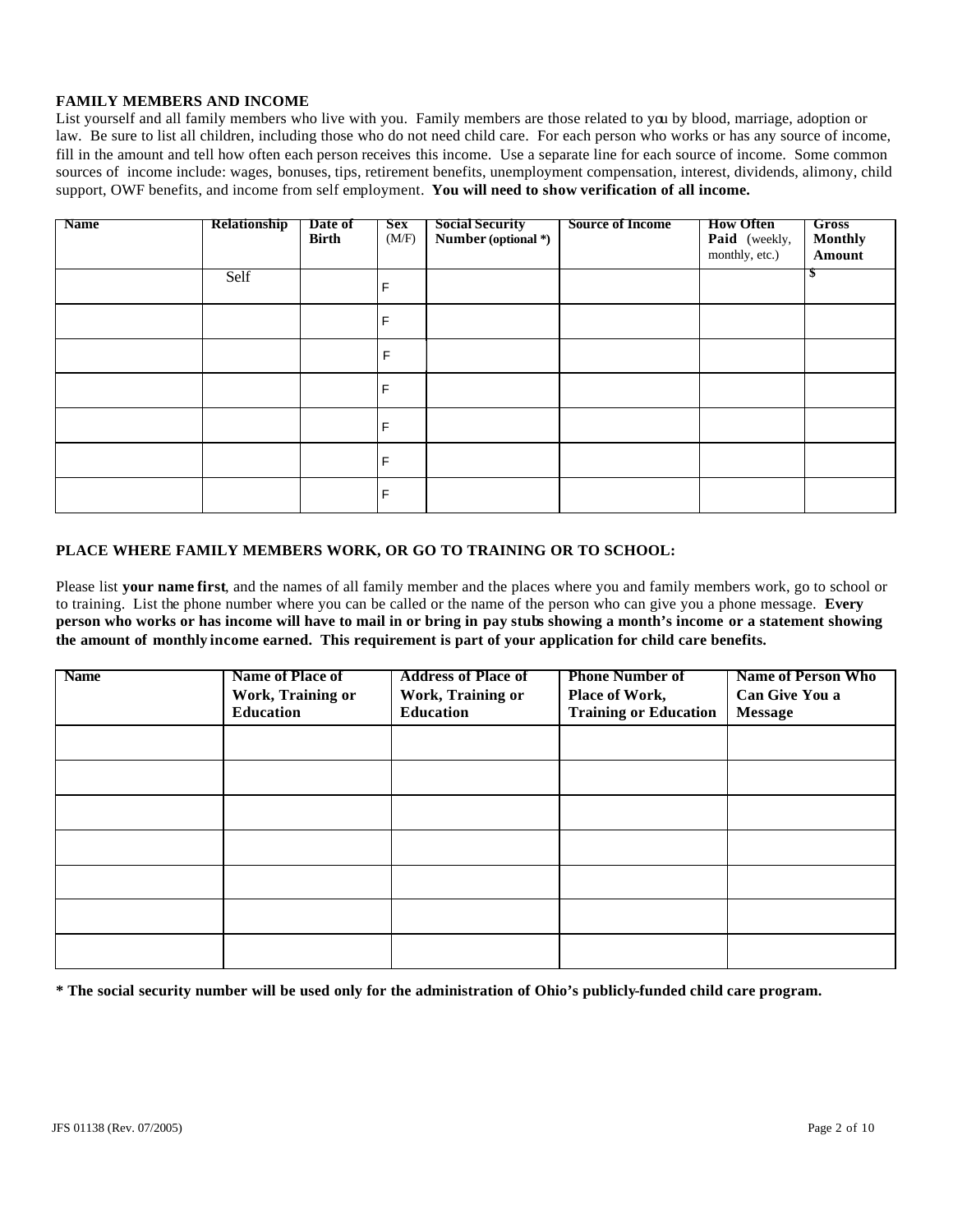# **WORK, TRAINING OR SCHOOL SCHEDULE AND INCOME SUMMARY:**

| <b>Name</b> | Days of Work, Training or | Hours of Work,                     | <b>Hourly Rate or Salary</b> | <b>Dates and Gross Amounts</b>   |
|-------------|---------------------------|------------------------------------|------------------------------|----------------------------------|
|             | <b>Education</b>          | <b>Training or</b>                 | Amount                       | of Last Four Paychecks           |
|             | (Circle all that apply)   | Education                          |                              |                                  |
|             | Monday                    | Begin                              |                              |                                  |
|             |                           |                                    | $S_{-}$                      | Date<br>$\sim$                   |
|             | Tuesday                   | Begin                              |                              |                                  |
|             | Wednesday                 | $\mathsf{End}\xspace$<br>Begin     | per<br>(hour, week, etc.)    | Date                             |
|             |                           |                                    |                              | $\sim$                           |
|             | Thursday                  | Begin                              |                              |                                  |
|             |                           |                                    |                              | Date<br><b>Contract Contract</b> |
|             | Friday                    | Begin                              |                              | $\mathsf{S}$                     |
|             |                           |                                    |                              |                                  |
|             | Saturday                  | Begin                              |                              | Date<br><b>Contract Contract</b> |
|             |                           |                                    |                              | $\mathbb{S}$                     |
|             | Sunday                    | Begin<br>End <u>the second</u>     |                              |                                  |
|             | Monday                    |                                    |                              |                                  |
|             |                           | Begin                              | $S_{-}$                      | Date                             |
|             | Tuesday                   | Begin                              |                              | $\frac{1}{2}$                    |
|             |                           |                                    | per                          |                                  |
|             | Wednesday                 | Begin                              | (hour, week, etc.)           | Date                             |
|             |                           |                                    |                              | $\mathbb{S}$                     |
|             | Thursday                  | Begin                              |                              |                                  |
|             |                           |                                    |                              | Date<br>$\mathbb{S}$             |
|             | Friday                    | Begin $\_\_\_\_\_\_\_\_\_\_\_\_$   |                              |                                  |
|             | Saturday                  | Begin                              |                              | Date                             |
|             |                           | $\mathop{\hbox{\rm End}}\nolimits$ |                              | $\mathbb{S}$                     |
|             | Sunday                    | Begin                              |                              |                                  |
|             |                           |                                    |                              |                                  |
|             | Monday                    |                                    |                              |                                  |
|             |                           | $\mathop{\hbox{\rm End}}\nolimits$ | $S_{-}$                      | Date                             |
|             | Tuesday                   | Begin                              |                              | $\mathbb{S}$                     |
|             | Wednesday                 |                                    | per<br>(hour, week, etc.)    | Date                             |
|             |                           | Begin<br>$\mathsf{End}\xspace$     |                              | \$                               |
|             | Thursday                  | Begin                              |                              |                                  |
|             |                           |                                    |                              | Date                             |
|             | Friday                    | Begin                              |                              | $\mathbb{S}$                     |
|             |                           |                                    |                              |                                  |
|             | Saturday                  | Begin                              |                              | Date                             |
|             | Sunday                    | End<br>Begin                       |                              | \$                               |
|             |                           |                                    |                              |                                  |
|             | Monday                    | Begin                              |                              |                                  |
|             |                           |                                    | $S$ <sub>_</sub>             | Date                             |
|             | Tuesday                   | Begin                              |                              | \$                               |
|             |                           |                                    | per                          |                                  |
|             | Wednesday                 | Begin                              | (hour, week, etc.)           | Date                             |
|             | Thursday                  |                                    |                              |                                  |
|             |                           | Begin                              |                              | Date                             |
|             | Friday                    |                                    |                              | \$                               |
|             |                           | $\mathop{\hbox{\rm End}}\nolimits$ |                              |                                  |
|             | Saturday                  | Begin                              |                              | Date                             |
|             |                           |                                    |                              |                                  |
|             | Sunday                    | Begin                              |                              |                                  |
|             |                           |                                    |                              |                                  |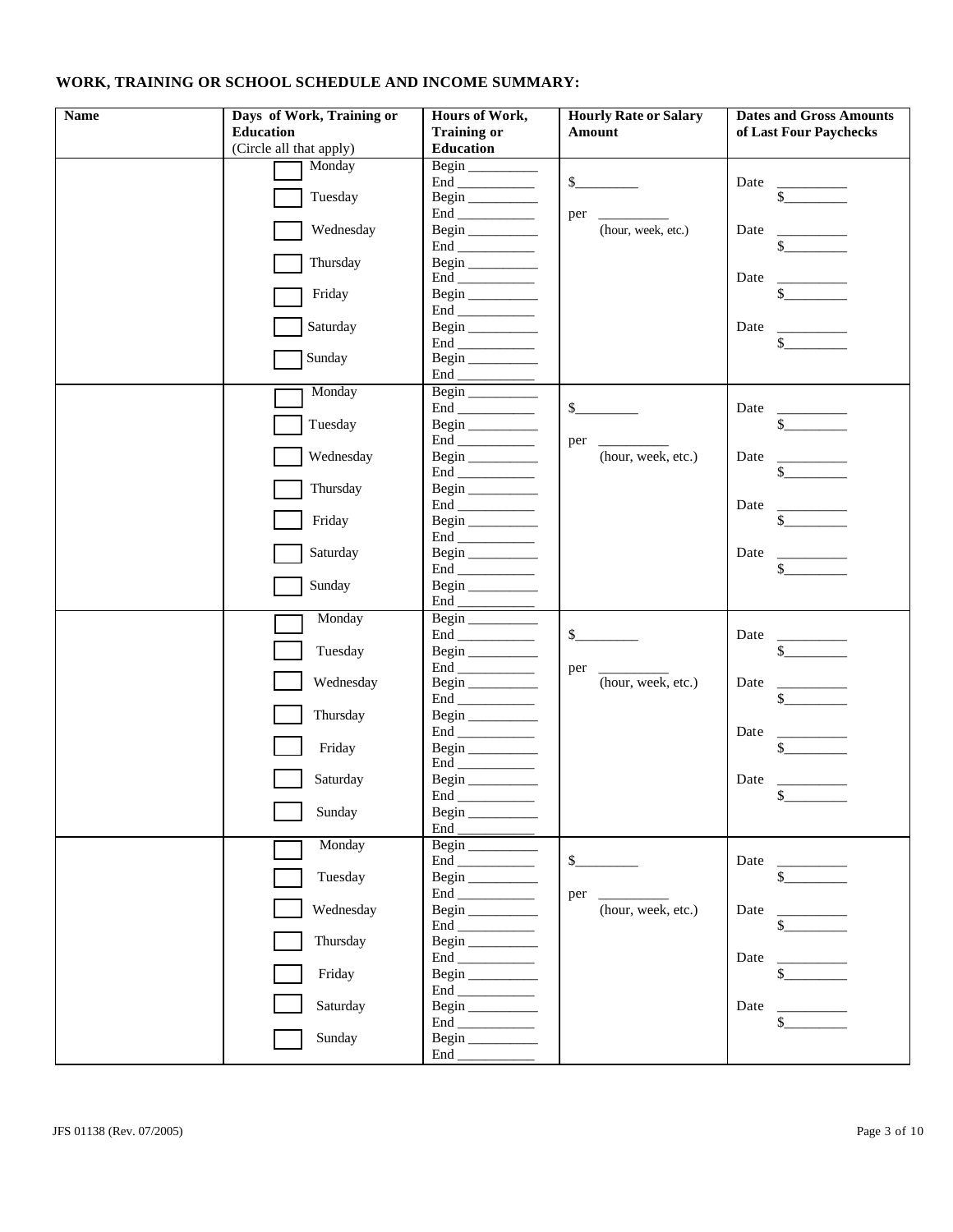**CHILD CARE NEED:** List all the children who live with you who need child care while you work, go to training or to school. Complete a box for each child who needs care.

| 1. Child's Name: |                                                                                                                                                                       |    |                  |                                                 |                                                                                                            |                                                                                                          |
|------------------|-----------------------------------------------------------------------------------------------------------------------------------------------------------------------|----|------------------|-------------------------------------------------|------------------------------------------------------------------------------------------------------------|----------------------------------------------------------------------------------------------------------|
|                  | Race (show "Y" or "N" for each group):<br>African American/Black<br>Alaskan Native/American Indian<br>Asian<br>Ethnicity (show "Y" or "N"):<br>Hispanic/Latino        |    | Y<br>N<br>$\Box$ | Native Hawaiian/<br>Pacific Islander<br>White   | Is Child In School?<br>Yes<br>$\vert$   No<br>Name of School:<br>Grade:<br><b>Hours Attending</b>          | <b>Does Child Need</b><br><b>Transportation To/From</b><br>School?<br>$\vert$ Yes<br>$\blacksquare$ No   |
|                  | <b>Days/Hours Child Needs Care:</b>                                                                                                                                   |    |                  |                                                 | <b>Name and Address of Provider:</b>                                                                       |                                                                                                          |
| Monday           |                                                                                                                                                                       |    |                  |                                                 |                                                                                                            |                                                                                                          |
| Tuesday          |                                                                                                                                                                       |    |                  |                                                 |                                                                                                            |                                                                                                          |
| Wednesday        |                                                                                                                                                                       |    |                  |                                                 |                                                                                                            |                                                                                                          |
| Thursday         |                                                                                                                                                                       |    |                  |                                                 |                                                                                                            |                                                                                                          |
| Friday           |                                                                                                                                                                       |    |                  |                                                 |                                                                                                            |                                                                                                          |
| Saturday         |                                                                                                                                                                       |    |                  |                                                 |                                                                                                            |                                                                                                          |
| Sunday           |                                                                                                                                                                       |    |                  |                                                 |                                                                                                            |                                                                                                          |
|                  |                                                                                                                                                                       |    |                  |                                                 |                                                                                                            |                                                                                                          |
| 2. Child's Name: |                                                                                                                                                                       |    |                  |                                                 |                                                                                                            |                                                                                                          |
|                  | Race (show "Y" or "N" for each group):<br><b>African American/Black</b><br>Alaskan Native/American Indian<br>Asian<br>Ethnicity (show "Y" or "N"):<br>Hispanic/Latino |    | Y<br>N           | Native Hawaiian/<br>Pacific Islander<br>White   | Is Child In School?<br>Yes<br>N <sub>0</sub><br><b>Name of School:</b><br>Grade:<br><b>Hours Attending</b> | <b>Does Child Need</b><br><b>Transportation To/From</b><br>School?<br>Yes<br>$\overline{\phantom{a}}$ No |
|                  | <b>Days/Hours Child Needs Care:</b>                                                                                                                                   |    |                  |                                                 | <b>Name and Address of Provider:</b>                                                                       |                                                                                                          |
| Monday           |                                                                                                                                                                       |    |                  |                                                 |                                                                                                            |                                                                                                          |
| Tuesday          |                                                                                                                                                                       |    |                  |                                                 |                                                                                                            |                                                                                                          |
| Wednesday        | From                                                                                                                                                                  | To | and From         | To                                              |                                                                                                            |                                                                                                          |
| Thursday         |                                                                                                                                                                       |    |                  | From $\_\_$ To $\_\_$ and From $\_\_$ To $\_\_$ |                                                                                                            |                                                                                                          |
| Friday           |                                                                                                                                                                       |    |                  |                                                 |                                                                                                            |                                                                                                          |
| Saturday         |                                                                                                                                                                       |    |                  |                                                 |                                                                                                            |                                                                                                          |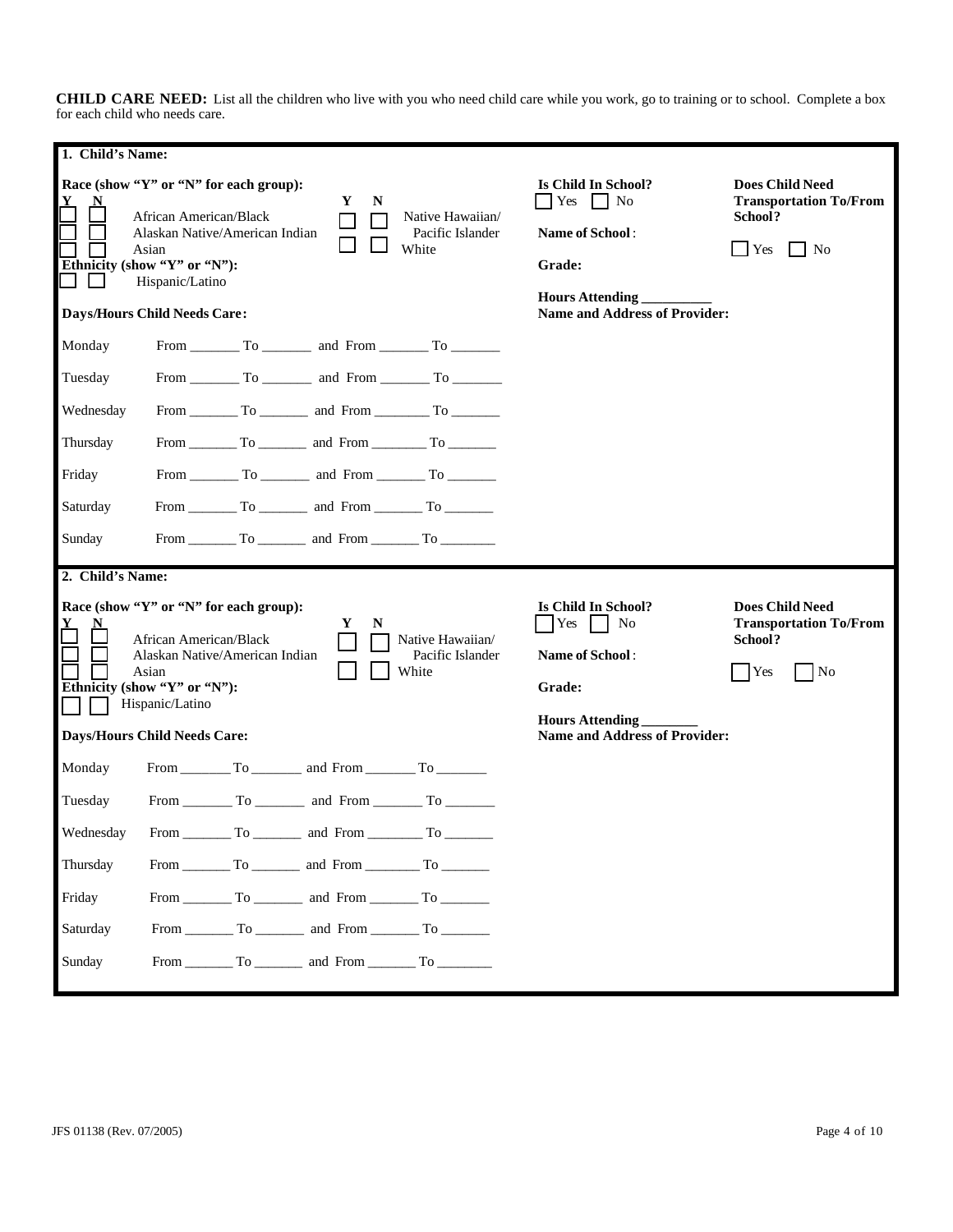| 3. Child's Name:                                                           |                                                                                                                                                                                                       |   |   |                                                                                                                                                                                                                                                                                                                                   |                                                                                                                                                    |                                                                                             |
|----------------------------------------------------------------------------|-------------------------------------------------------------------------------------------------------------------------------------------------------------------------------------------------------|---|---|-----------------------------------------------------------------------------------------------------------------------------------------------------------------------------------------------------------------------------------------------------------------------------------------------------------------------------------|----------------------------------------------------------------------------------------------------------------------------------------------------|---------------------------------------------------------------------------------------------|
|                                                                            | Race (show "Y" or "N" for each group):<br>African American/Black<br>Alaskan Native/American Indian<br>Asian<br>Ethnicity (show "Y" or "N"):<br>Hispanic/Latino<br><b>Days/Hours Child Needs Care:</b> | Y | N | Native Hawaiian/<br>Pacific Islander<br>White                                                                                                                                                                                                                                                                                     | Is Child In School?<br>Yes<br>N <sub>0</sub><br>Name of School:<br>Grade:<br><b>Hours Attending</b><br><b>Name and Address of Provider:</b>        | <b>Does Child Need</b><br><b>Transportation To/From</b><br>School?<br>No<br>Yes             |
| Monday<br>Tuesday<br>Wednesday<br>Thursday<br>Friday<br>Saturday<br>Sunday |                                                                                                                                                                                                       |   |   | From $\begin{tabular}{ c c c c c } \hline \text{From } & \text{To } & \text{and } \text{From } & \text{To } & \text{or} \end{tabular}$<br>From $\begin{array}{c c}\n\hline\n\end{array}$ To $\begin{array}{c c}\n\hline\n\end{array}$ and From $\begin{array}{c}\n\hline\n\end{array}$ To $\begin{array}{c}\n\hline\n\end{array}$ |                                                                                                                                                    |                                                                                             |
|                                                                            |                                                                                                                                                                                                       |   |   |                                                                                                                                                                                                                                                                                                                                   |                                                                                                                                                    |                                                                                             |
| 4. Child's Name:<br>Monday                                                 | Race (show "Y" or "N" for each group):<br>African American/Black<br>Alaskan Native/American Indian<br>Asian<br>Ethnicity (show "Y" or "N"):<br>Hispanic/Latino<br><b>Days/Hours Child Needs Care:</b> |   |   | Native Hawaiian/<br>Pacific Islander<br>White                                                                                                                                                                                                                                                                                     | Is Child In School?<br>Yes<br>N <sub>0</sub><br><b>Name of School:</b><br>Grade:<br><b>Hours Attending</b><br><b>Name and Address of Provider:</b> | <b>Does Child Need</b><br><b>Transportation To/From</b><br>School?<br>N <sub>0</sub><br>Yes |

Please attach additional pages if necessary.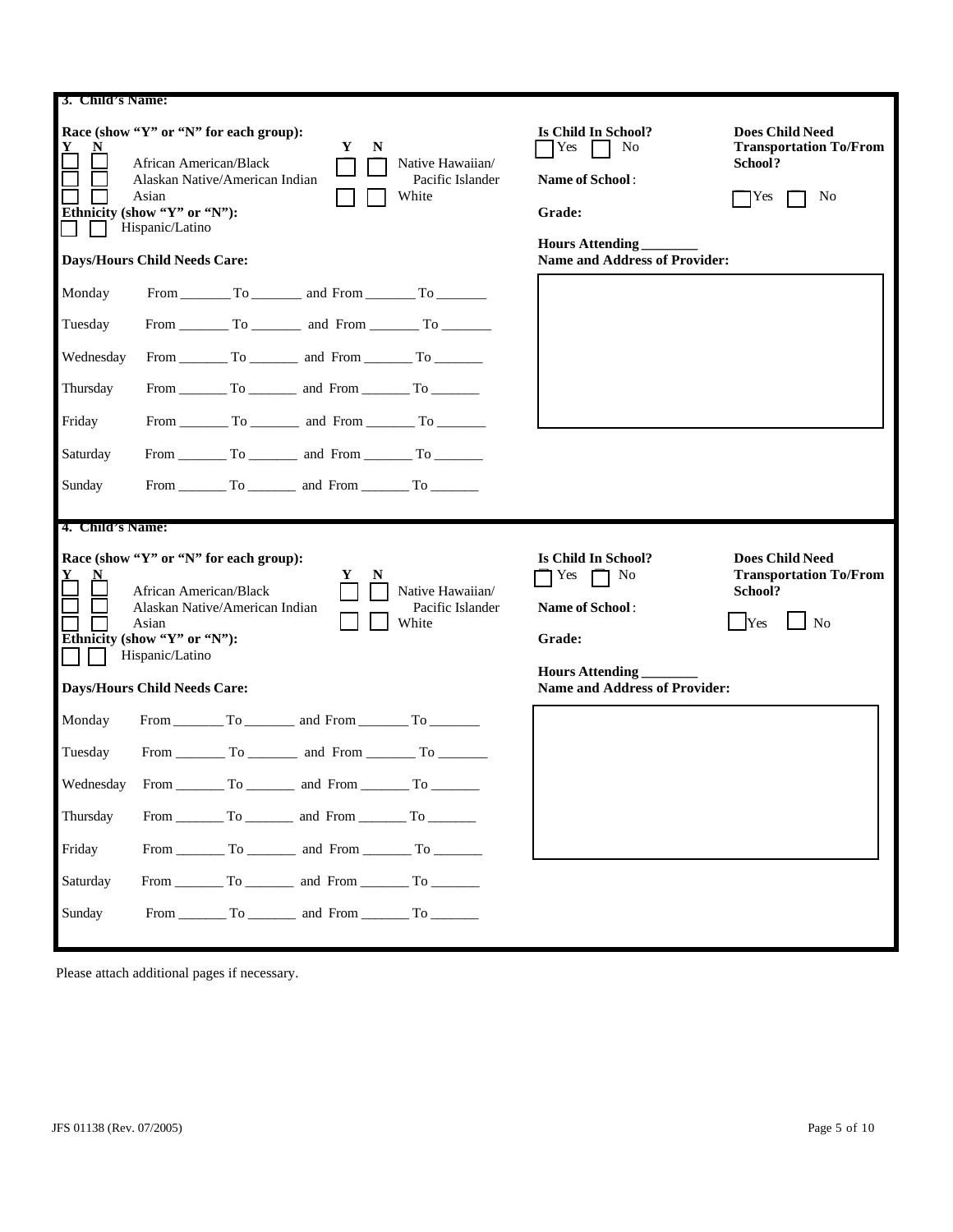# **CHILD CARE BENEFITS DISPOSITION - THIS PAGE FOR AGENCY USE ONLY**

| Caretaker Name               | Caretaker Case Number | Date Received     | Initial Application $\Box$<br>Redetermination<br>□ |
|------------------------------|-----------------------|-------------------|----------------------------------------------------|
| Approval Date<br>Denial Date | Date Notice Sent      | Reason for Denial | Caretaker given JFS 04059 on                       |

## **PAYMENT CODE FOR APPLICATION APPROVAL:**

| ❏ | 312 | Ohio Works First (OWF) Child Care                                               | ❏      | Special Needs Child Care<br>324            |
|---|-----|---------------------------------------------------------------------------------|--------|--------------------------------------------|
| ◻ | 313 | Transitional Child Care: Eligibility established<br>beginning<br>$\cdot$ ending | □      | Protective/Homeless Child Care<br>325      |
| ❏ | 314 | <b>LEAP Child Care</b>                                                          | □      | <b>Foster Parent Household</b><br>328      |
| ⊔ | 320 | <b>FSET Child Care</b>                                                          | $\Box$ | Early Learning Initiative (ELI)<br>173     |
| ◻ | 321 | Income Eligible Employment Child Care                                           | ◻      | Uninterrupted Head Start Child Care<br>342 |
| □ | 322 | Income Eligible Education/Training Child Care                                   |        |                                            |
| □ | 323 | Protective Child Care                                                           |        |                                            |

**COPAYMENT:** The caretaker is required to pay to the provider \$ \_\_\_\_\_\_\_\_\_\_\_\_ per month, or the total cost of care, whichever amount is lower.

# **AUTHORIZED PLACEMENT DATE:**

# **CHILD CARE PROVIDER NAME:**

|        | Center                          | Name and Address of Provider |
|--------|---------------------------------|------------------------------|
|        | $\Box$ Type A Home              | Name and Address of Provider |
|        | $\Box$ Type B Home              | Name and Address of Provider |
| $\Box$ | In-Home Aide                    | Name and Address of Provider |
| $\Box$ | Early Learning Initiative (ELI) | Name and Address of Provider |

| Signature of County Child Care Worker | Date |
|---------------------------------------|------|
|                                       |      |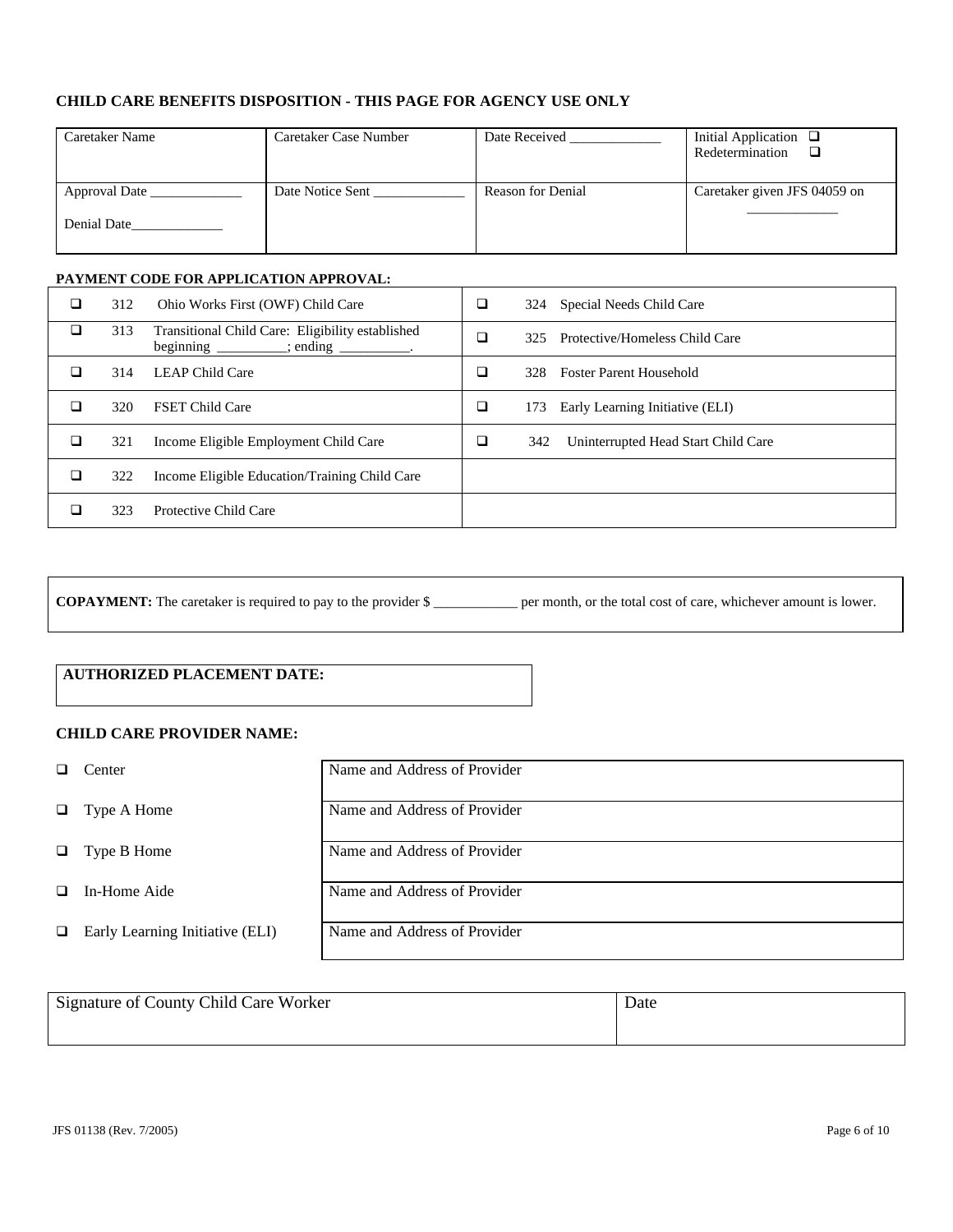### **YOUR RIGHTS AND RESPONSIBILITIES**

Eligibility for child care benefits shall be established at the time a completed JFS 01138 "Child Care Application" is submitted to the county department of Job and Family Services (CDJFS) in the county where you reside. Your eligibility and the amount of your copayment are determined based on your family size, monthly income, participation in employment/training, and documentation of a child's protective services case plan. Child care can only be provided for children under the age of 13, or under the age of 18 if eligible for special needs or protective child care.

Eligibility for child care benefits will be determined within 30 days from the date the CDJFS receives your completed application and all supporting documentation. If your application is approved and you are eligible for child care benefits, the CDJFS may pay for child care services provided from the date the CDJFS received your application.

You are responsible for giving complete and accurate information about yourself and members of your family. You must submit a written application and all necessary documentation, including verification of income and hours of employment and/or training. Sources of income may include salary, wages, tips, commissions, bonuses, retirement benefits, social security benefits, unemployment compensation, workers' compensation, interest, dividends, alimony, child support, Ohio Works First cash assistance, and receipts from self-employment. Every six months the CDJFS is required to complete a review of your case which may result in a change in your child care benefits.

You must use child care only for those children who are eligible for services and only during hours and days that are authorized by the CDJFS. Child care is only to be used during hours of employment or training with allowances for travel time and other special circumstances approved by the CDJFS.

**You must report to the CDJFS any change which affects your child care benefits, including a change in family income, a change in hours of employment or training, a change in family size, a change in ages of your children, and a change of address. Such changes shall be reported within TEN DAYS of the date the change occurred. Child care fraud is the intentional withholding or falsification of information or misuse of child care services. Failure to meet this reporting requirement may be considered fraud and may result in the following: 1) repayment of child care benefits which you received but for which you were not eligible; 2) termination or denial of child care benefits; or 3) penalty of fine and/or imprisonment if convicted of fraudulently receiving child care benefits for which you were not eligible.** 

As a condition of eligibility, you must pay your required monthly child care copayment to the provider. Failure to pay the copayment may result in the termination of your child care benefits. You will lose your child care benefits if your monthly copayment exceeds the monthly cost of care for the month, or you do not use child care services for 31 consecutive days.

You must sign your child care provider's attendance roster verifying the hours and days of care that were provided during each billing period. You may be required to pay the provider for absentee days which exceed ten days per child for each six month period that the child is in care. Each six month period shall be January 1 through June 30 and July 1 through December 31 of each year. Failure to pay the provider for absentee days which exceed ten days per child for each six month period may result in the termination of care by the provider.

You must complete and provide a copy of your child's health record to the child care provider by the first day of attendance. Your child must be immunized as required by the Ohio Department of Health. Child care cannot be provided when there is a caretaker in the home who is capable of caring for the child. A statement from a doctor is necessary to verify when a caretaker is not capable of providing care.

Failure to repay in full a child care overpayment made by the CDJFS as a result of fraud, or failure to enter into or comply with an agreement with the CDJFS to repay a child care overpayment caused by your error or agency error, shall result in the termination of child care benefits. Ineligibility for child care benefits shall continue as long as: **1)** repayment of a child care overpayment is owed to the CDJFS as a result of fraud; or **2)** you fail to enter into or comply with an agreement with the CDJFS to repay a child care overpayment caused by your error or agency error.

You have a right to an informal conference with your CDJFS.If a mistake has been made, it can be corrected. If you are not satisfied with the result of your county conference, you can still have a state hearing. You will be given the JFS 04059 "Explanation of State Hearing Procedures" with this application. Read it carefully to understand your hearing rights and the hearing process.

You have a right to a state hearing before the Ohio Department of Job and Family Services if: **1)** your application is denied but you believe you are eligible; **2)** you are not told in writing within 30 days of the date you hand in your application whether or not you are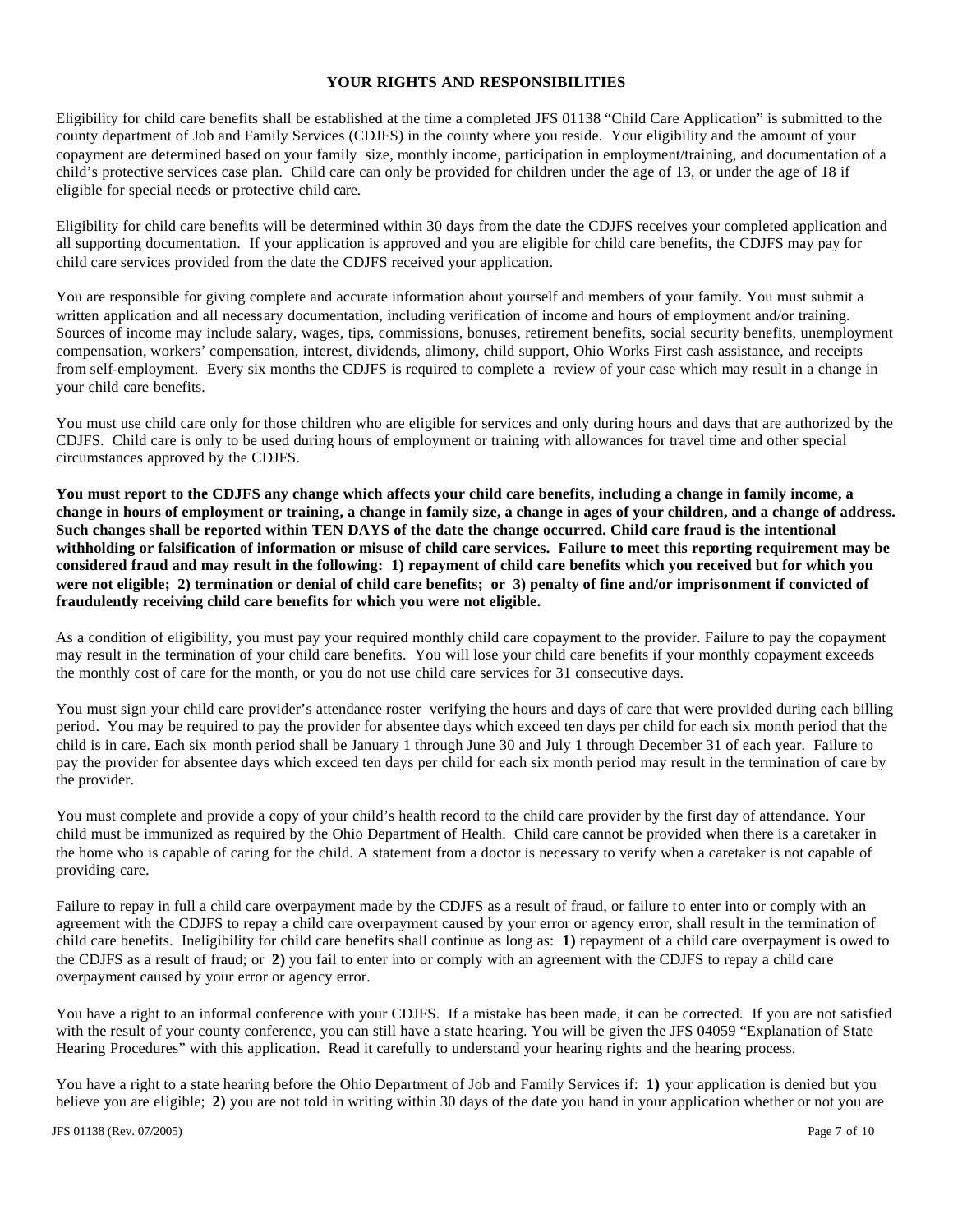eligible for child care benefits; **3)** you do not agree with the type or amount of your benefits; **4)** you are not told in writing the reas on your benefits are to change; **5)** you disagree with any action taken by the county**. For a complete explanation of your right to a state hearing and the way to request a state hearing, see form JFS 04059 that you received with this application.**

#### **Please read and sign below if you agree.**

I understand that this application will be considered without regard to race, color, ancestry, sex, age, handicap, religion or national origin. I affirm that to the best of my knowledge and belief the answers on this application are complete and correct. I understand the law provides penalty of fine or imprisonment, or both, for anyone convicted of accepting assistance for which he or she is not eligible. I state under penalty of perjury that all information is true and complete to the best of my knowledge.

I received a copy of and I have read my rights and responsibilities and I understand them. I agree to fulfill my responsibilities as described. I give my consent to the agency to make whatever contacts are necessary to determine my eligibility for assistance and to verify the information I have given in this application. **I have received a complete explanation regarding the requirements for determining eligibility, the reasons why I may not be eligible, my right to a state hearing, my responsibility for reporting changes to the CDJFS and the penalty, including possible civil action or criminal prosecution, for the intentional withholding or falsification of information or misuse of child care services.**

| Signature of Caretaker                                   | Date |
|----------------------------------------------------------|------|
|                                                          |      |
|                                                          |      |
| Signature of Person Who Helped Complete This Application | Date |
|                                                          |      |
|                                                          |      |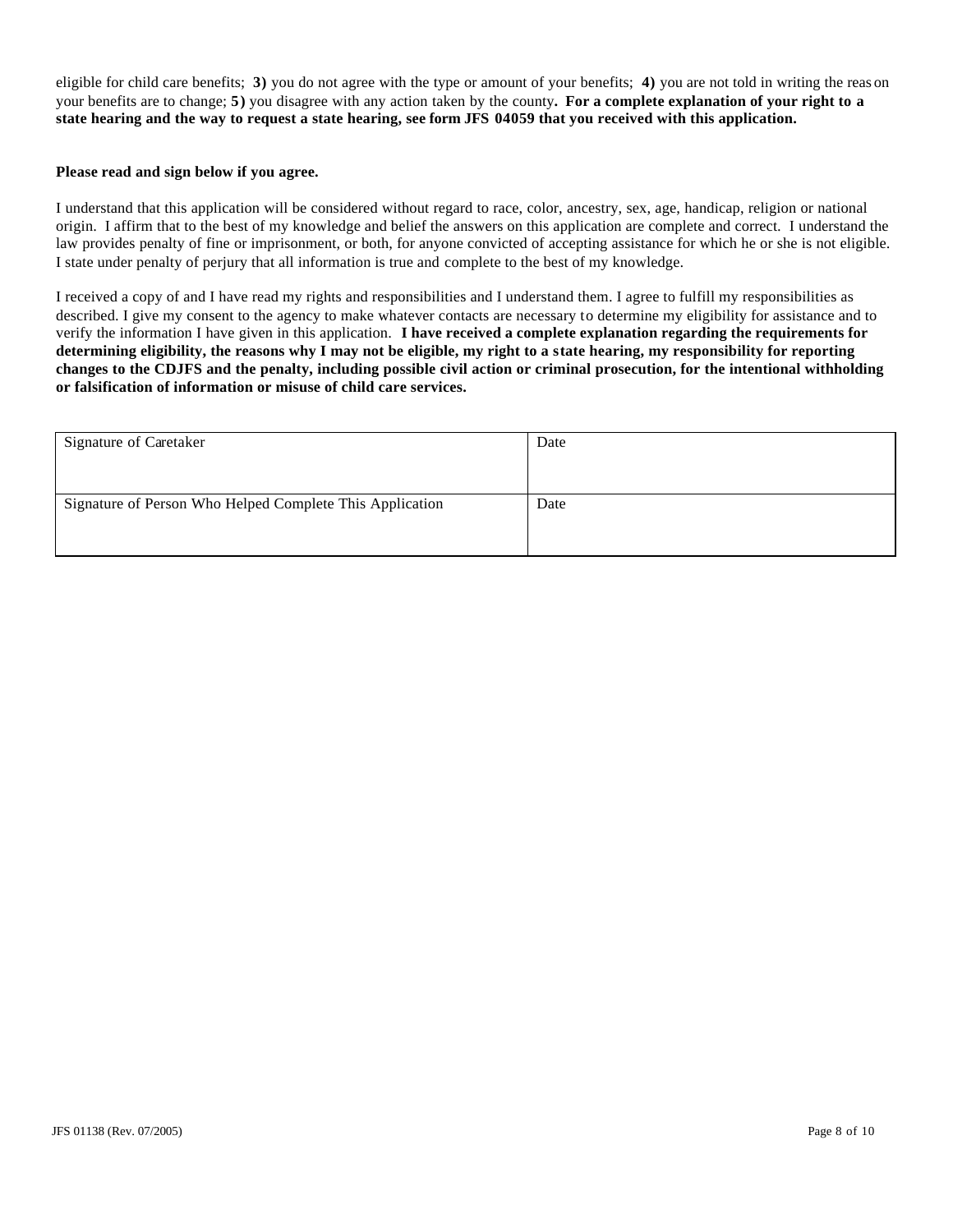# **YOUR RIGHTS AND RESPONSIBILITIES - APPLICANT COPY \*PLEASE RETAIN FOR YOUR RECORDS\***

Eligibility for child care benefits shall be established at the time a completed JFS 01138 "Child Care Application" is submitted to the county department of Job and Family Services (CDJFS) in the county where you reside. Your eligibility and the amount of your copayment are determined based on your family size, monthly income, participation in employment/training, and documentation of a child's protective services case plan. Child care can only be provided for children under the age of 13, or under the age of 18 if eligible for special needs or protective child care.

Eligibility for child care benefits will be determined within 30 days from the date the CDJFS receives your completed application and all supporting documentation. If your application is approved and you are eligible for child care benefits, the CDJFS may pay for child care services provided from the date the CDJFS received your application.

You are responsible for giving complete and accurate information about yourself and members of your family. You must submit a written application and all necessary documentation, including verification of income and hours of employment and/or training. Sources of income may include salary, wages, tips, commissions, bonuses, retirement benefits, social security benefits, unemployment compensation, workers' compensation, interest, dividends, alimony, child support, Ohio Works First cash assistance, and receipts from self-employment. Every six months the CDJFS is required to complete a review of your case which may result in a change in your child care benefits.

You must use child care only for those children who are eligible for services and only during hours and days that are authorized by the CDJFS. Child care is only to be used during hours of employment or training with allowances for travel time and other special circumstances approved by the CDJFS.

**You must report to the CDJFS any change which affects your child care benefits, including a change in family income, a change in hours of employment or training, a change in family size, a change in ages of your children, and a change of address. Such changes shall be reported within TEN DAYS of the date the change occurred. Child care fraud is the intentional withholding or falsification of information or misuse of child care services. Failure to meet this reporting requirement may be considered fraud and may result in the following: 1) repayment of child care benefits which you received but for which you were not eligible; 2) termination or denial of child care benefits; or 3) penalty of fine and/or imprisonment if convicted of fraudulently receiving child care benefits for which you were not eligible.** 

As a condition of eligibility, you must pay your required monthly child care copayment to the provider. Failure to pay the copayment may result in the termination of your child care benefits. You will lose your child care benefits if your monthly copayment exceeds the monthly cost of care for the month, or you do not use child care services for 31 consecutive days.

You must sign your child care provider's attendance roster verifying the hours and days of care that were provided during each billing period. You may be required to pay the provider for absentee days which exceed ten days per child for each six month period that the child is in care. Each six month period shall be January 1 through June 30 and July 1 through December 31 of each year. Failure to pay the provider for absentee days which exceed ten days per child for each six month period may result in the termination of care by the provider.

You must complete and provide a copy of your child's health record to the child care provider by the first day of attendance. Your child must be immunized as required by the Ohio Department of Health. Child care cannot be provided when there is a caretaker in the home who is capable of caring for the child. A statement from a doctor is necessary to verify when a caretaker is not capable of providing care.

Failure to repay in full a child care overpayment made by the CDJFS as a result of fraud, or failure to enter into or comply with an agreement with the CDJFS to repay a child care overpayment caused by your error or agency error, shall result in the termination of child care benefits. Ineligibility for child care benefits shall continue as long as: **1)** repayment of a child care overpayment is owed to the CDJFS as a result of fraud; or **2)** you fail to enter into or comply with an agreement with the CDJFS to repay a child care overpayment caused by your error or agency error.

You have a right to an informal conference with your CDJFS.If a mistake has been made, it can be corrected. If you are not satisfied with the res ult of your county conference, you can still have a state hearing. You will be given the JFS 04059 "Explanation of State Hearing Procedures" with this application. Read it carefully to understand your hearing rights and the hearing process.

You have a right to a state hearing before the Ohio Department of Job and Family Services if: **1)** your application is denied but you

JFS 01138 (Rev. 07/2005) Page 9 of 10